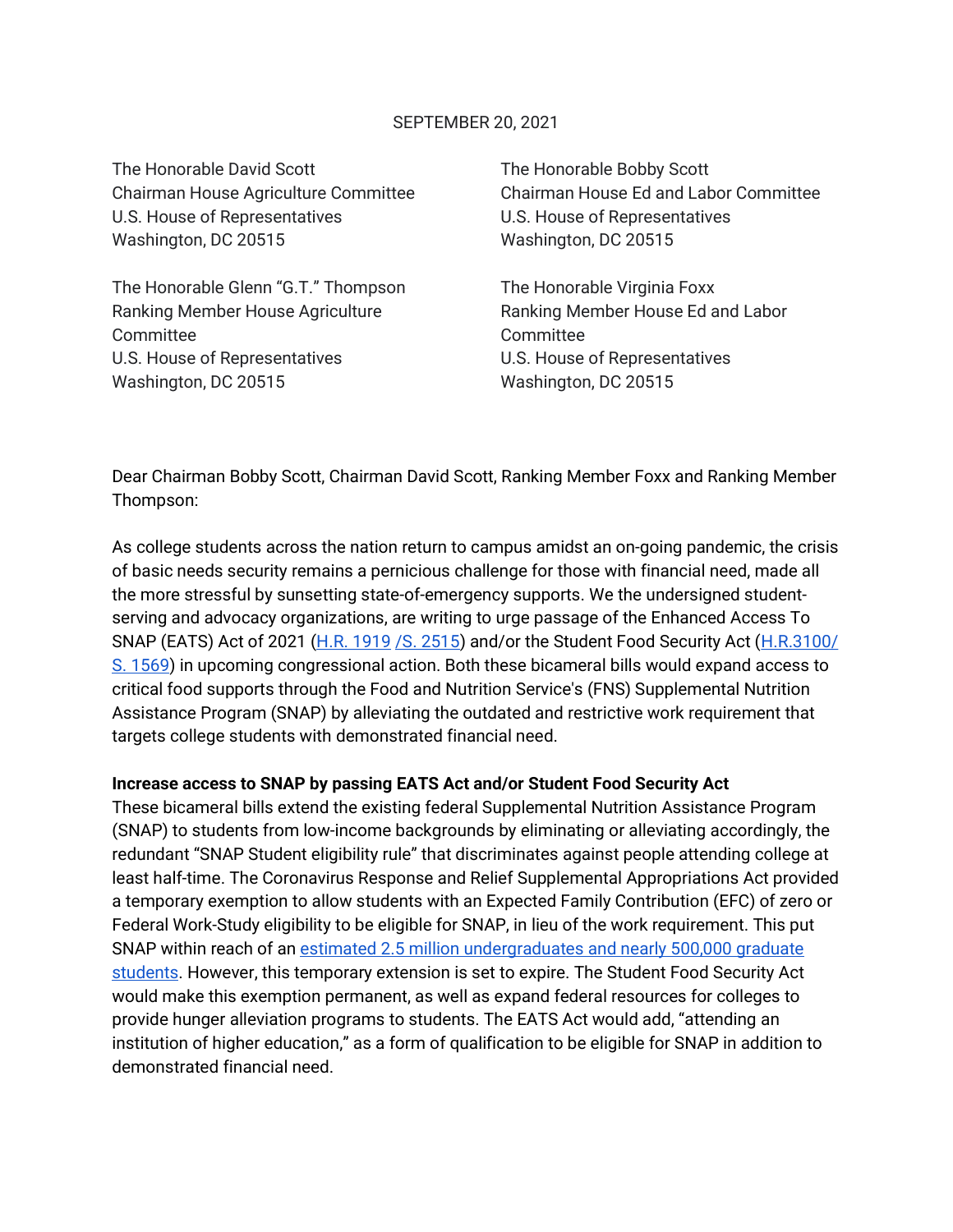## College students' food insecurity is an ongoing crisis

The Hope Center for College Community and Justice, a leading research and reporting organization of college students' basic needs, found that students of color are more likely to experience basic needs insecurity, including food insecurity, than their white peers. According to their March 2021 report "Seventy-five percent of Indigenous students, 70 percent of Black students and 64 percent of Hispanic or Latino students experienced basic needs insecurity, compared with 54 percent of white students." A separate study completed in 2020 before COVID-19 forced campus-closures nationwide, found that college students forgo meals or otherwise change eating habits as a first recourse to affording educational costs they face beyond their tuition bills. The pandemic has exacerbated student hunger such that 29% of four-year and 39% of two-year college students reported being food insecure during the 2020-21 academic year. As one student noted, "Students on full financial aid, such as myself, face difficult decisions of how to stretch funds for books, transportation, rent and food; and with such a limited budget, we can't have it all. Budgeting worries, such as my ability to feed myself, now occupy more space in my mind than my actual studies." Given that 39 percent of today's college students come from low-income backgrounds and 51 percent are financially independent from their families, untenable choices between basic needs like food and funding their costs of attendance are far too common.

## College coursework IS work

The outdated federal work requirement for SNAP disadvantages first-generation, low income students, disproportionately Black, Latinx and Indigenous students, by requiring them to prioritize and continually prove wage work hours while attending to postsecondary coursework. Research shows that students who work over 15 hours a week are more likely to have lower academic performance. For most low-income college students without dependents to be eligible for SNAP under the student ban, they must consistently work 20 hours per week. This means time away from college studies, support services, campus activities and even rest needed to maintain mental and physical health. There are also additional costs associated with working half-time such as travel, uniforms, security clearances and childcare. This onerous requirement disincentivizes students to access SNAP benefits even when they qualify financially.

# Eligible college students with food insecurity are not accessing SNAP

A pre-pandemic Government Accountability Office (GAO) report on college student food insecurity showed that fewer than half of the 3.3 million students who were potentially eligible for SNAP participated in the program. They noted that while many colleges and universities have responded to this growing crisis, "helping students understand complicated SNAP rules" was an ongoing need. In its #RealCollege on-going pandemic report, The Hope Center found that only 18 percent of students with basic needs insecurity accessed this critical food assistance in the last year. Those that do gain access to nearly \$300 per month of supplemental food assistance for a single person, and can apply their limited funds to other basic needs beyond their tuition bill such as healthcare, housing, textbooks and transportation.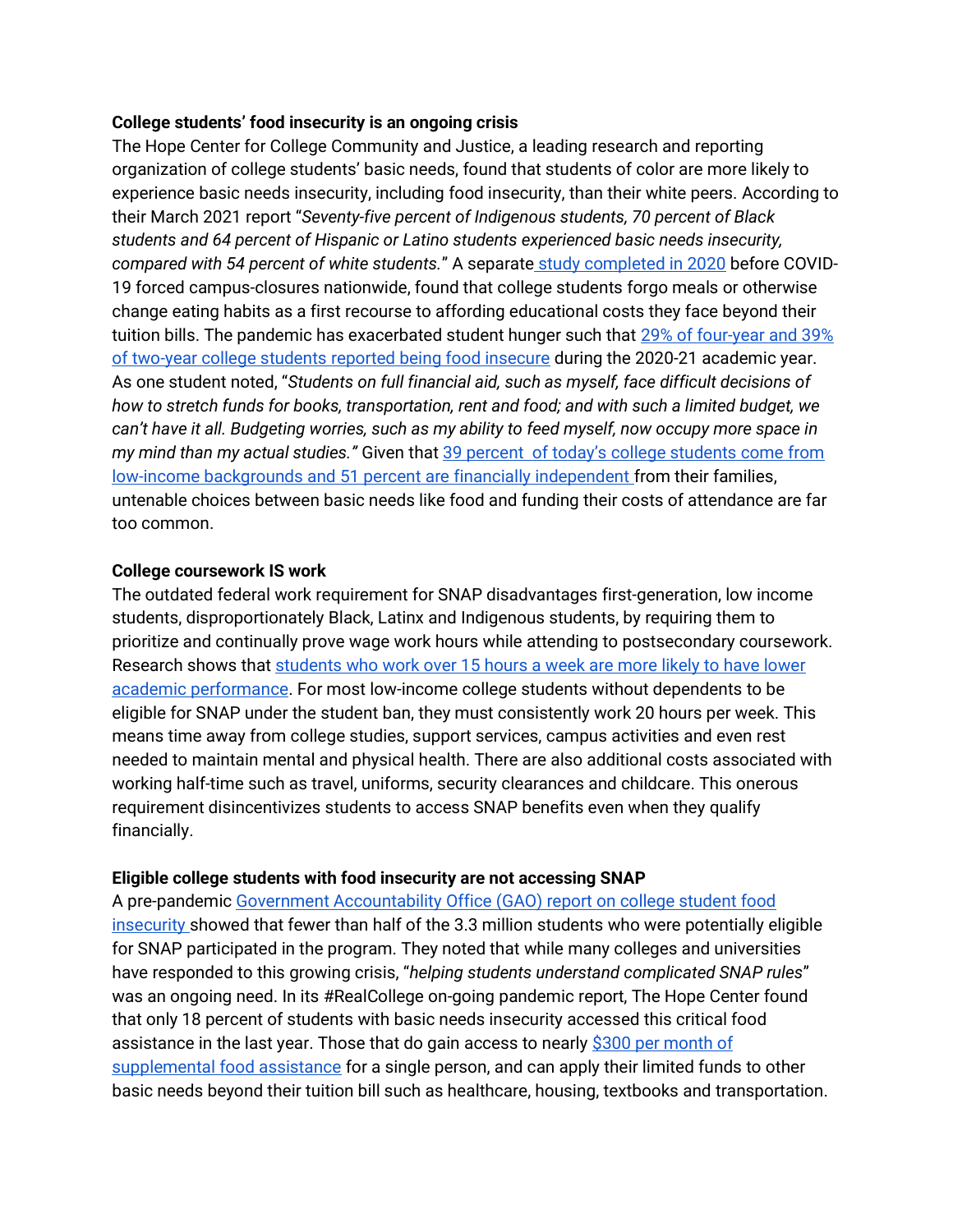## Postsecondary degrees are necessary for the economic recovery

Students at the most risk of basic needs insecurity are less likely to enroll and persist in college at a time when postsecondary degrees are needed more than ever. Enrollment and retention has declined during the pandemic. Colleges lost approximately 400,000 new or returning students since the pandemic started, and declines are particularly pronounced for Black and Native American students. Evidence shows that enrollment in SNAP provides a significant increase in retention rates amongst students experiencing basic needs insecurity. With 65 percent of jobs requiring postsecondary credentials in the economic recovery labor market, and 70 percent projected by 2027, it is incumbent on federal policymakers to ensure college students, especially those from under-resourced communities who pay over 150% of their household earnings to get a degree, are provided equitable access to federal food assistance like SNAP.

Staggering numbers of students, disproportionately students of color, forgo regular, nutritious food in order to afford college costs. Substantial levels of federal assistance in recent relief packages supported college students during the pandemic, yet the ongoing college hunger crisis threatens the impact of these investments in our students. It's beyond time for Congress to account postsecondary coursework as "work" for students who invest their energy and resources, along with those of taxpayers and higher education stakeholders, to obtain the critical postsecondary degrees needed for today's labor market and our nation's recovery. We urge Congress to take the next opportunity to support college students' food security and ultimate success by passing the EATS and/or Student Food Security Act.

Sincerely,

### **National**

Believe in Students Benefits Data Trust Center for Black Educator Development Center for Law and Social Policy (CLASP) Challah for Hunger Food Recovery Network Higher Learning Advocates KIPP Public Schools National Association of Student Financial Aid Administrators National College Attainment Network New America Personal Disability Consulting, Inc. Student Basic Needs Coalition The Hope Center for College, Community, and Justice uAspire Young Invincibles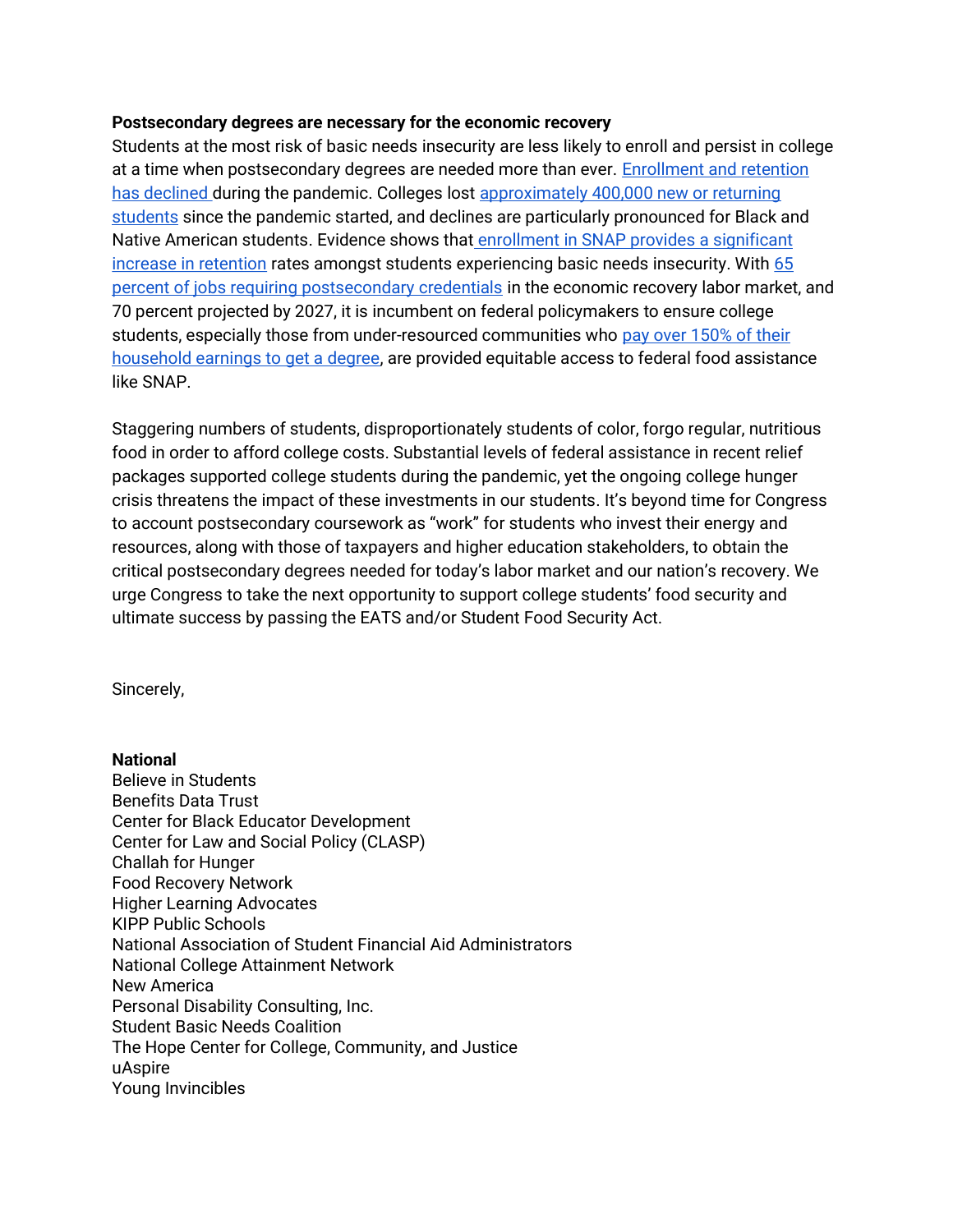Arizona Arizona Food Bank Network

California California Association of Food Banks Southern California College Access Network YDHS Foundation

Colorado Rebel Bread

Delaware Edudreamer Consulting, LLC

Georgia College AIM

Illinois Chicago Coalition for the Homeless

Indiana Indiana Institute for Working Families

Kansas Kansas Action for Children

# Kentucky

Community Farm Alliance FoodChain Kentucky Center for Economic Policy Kentucky Council of Churches Kentucky Equal Justice Center Kentucky State University Counseling Center Kentucky Voices for Health

### Maine

Preble Street Maine Hunger Initiative

# **Massachusetts**

18Degrees Allston Brighton Health Collaborative Amherst Survival Center Berkshire dream center Boston Food Access Council Bunker Hill Community College Cambridge Economic Opportunity Committee, Inc. Central West Justice Center Community Action Agency of Somerville DotHouse Health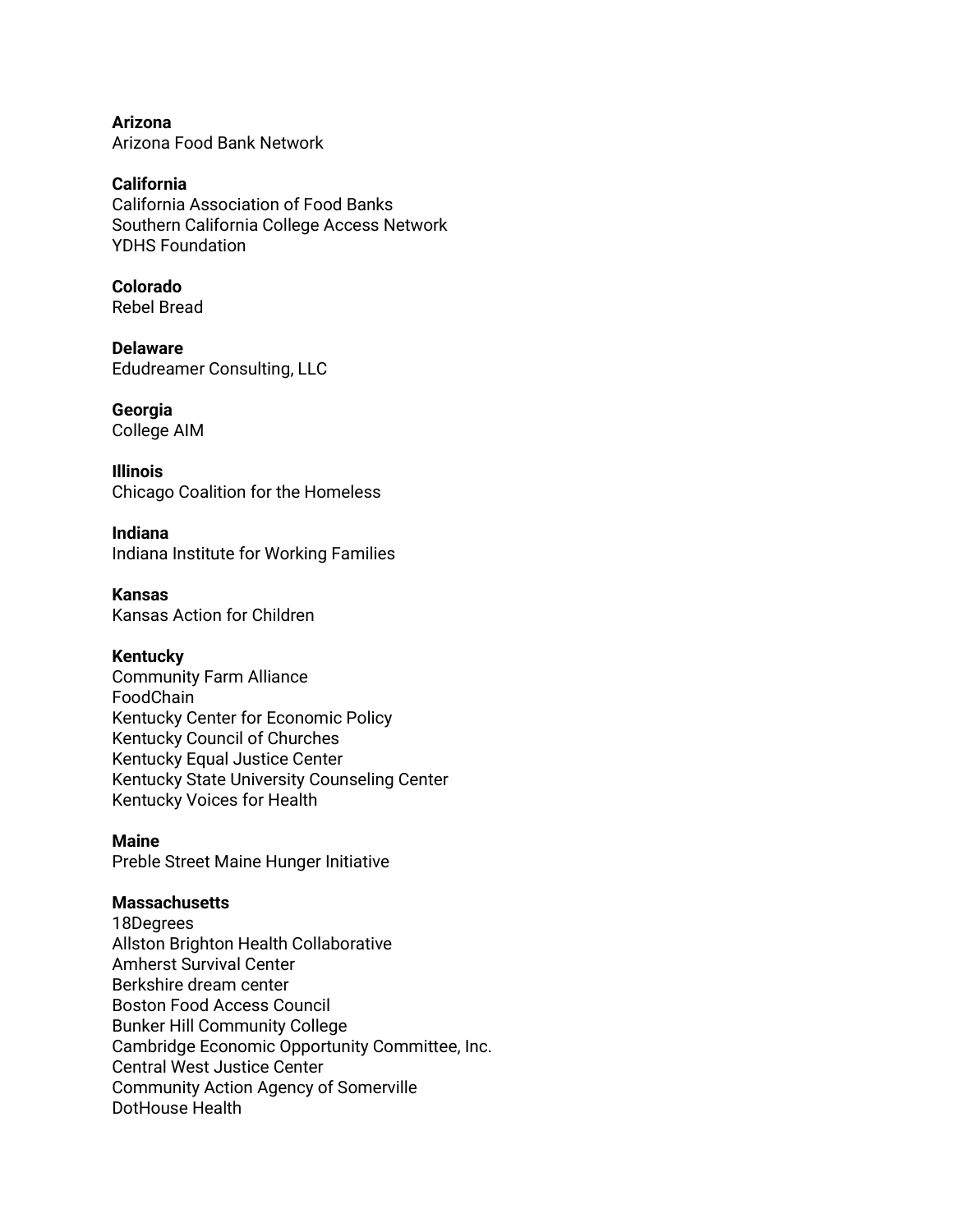EMPath Greater Boston Food Bank Greater Boston Legal Services Hildreth Institute Jewish Family & Children's Service Greater Boston Justice Center of SEMA Loaves and Fishes Food Pantry MA Food System Collaborative Massachusetts Commission on LGBTQ Youth Massachusetts Law Reform Institute Mount Holyoke College Neighbors Helping Neighbors Northeast Justice Center One Family Salem State University SL Consulting Somerville Office of Housing Stability (Somerville, MA) Springfield Technical Community College Stavros, CIL The Food Bank of Western Massachusetts The Open Door UMASS Lowell Worcester County Food Bank YMCA of Greater Boston

### **Michigan**

Detroit College Access Network

#### Minnesota

LeadMN -- College Students Connecting for Change

#### Mississippi

Mississippi Center for Justice

#### Missouri

Jefferson College Missouri Budget Project St. Louis Graduates

#### Montana Montana Food Bank Network

Nevada Food Bank of Northern Nevada

### New Hampshire NH Hunger Solutions